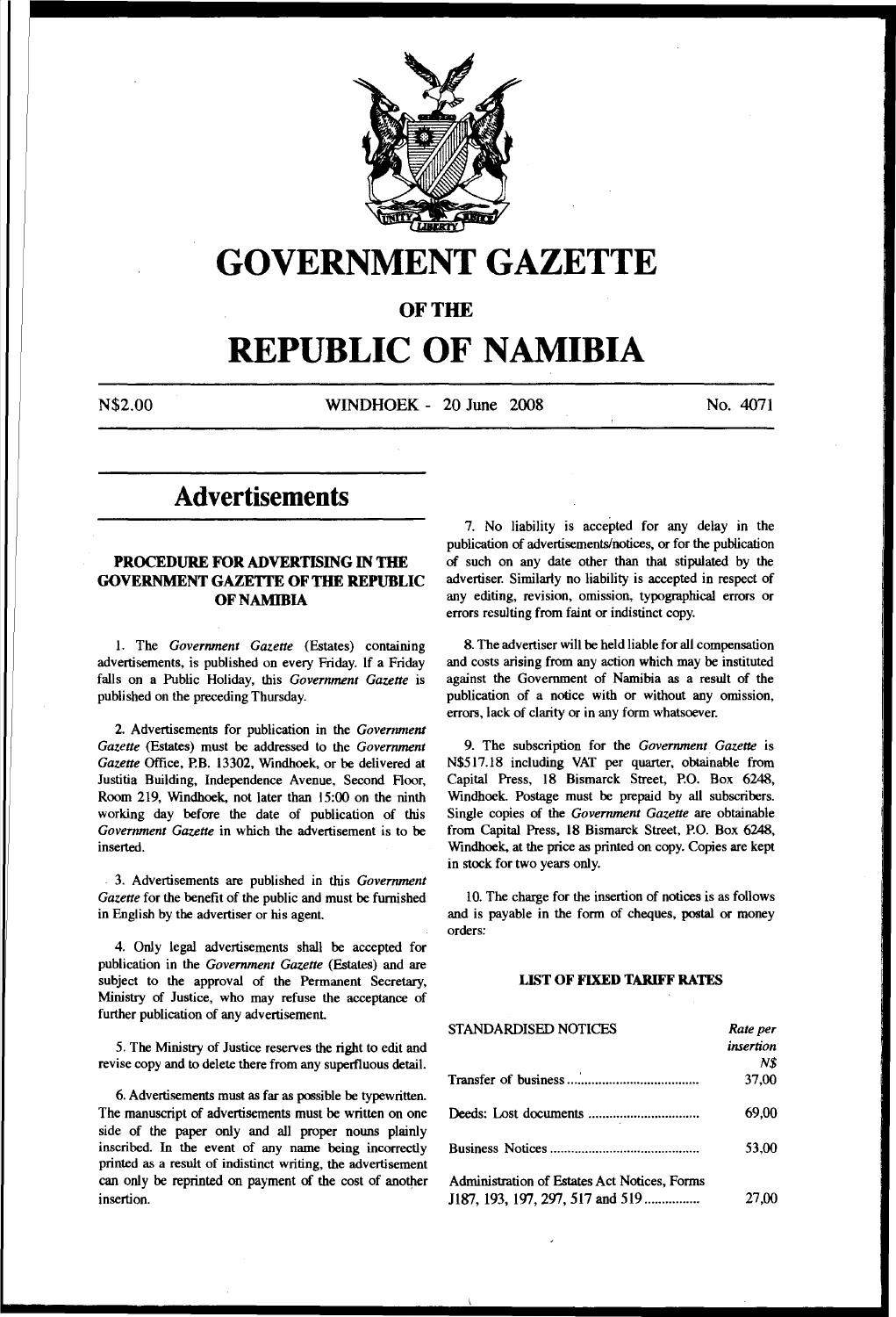373,00 48,00 40,00

| Insolvency Act and Company Act Notices:                                                                   | 48,00  | Liquidators' and other appointees' notices        |
|-----------------------------------------------------------------------------------------------------------|--------|---------------------------------------------------|
| N.B. - Forms 2 and 6 - additional statements according<br>to word count table, added to the basic tariff. |        |                                                   |
| Change of name (two insertions)                                                                           | 333,00 | SALES IN EXECUTION AND OTHER PUBLIC               |
| Naturalisation notices (including a reprint for                                                           |        |                                                   |
|                                                                                                           | 27,00  | Public auctions, sales and tenders:               |
|                                                                                                           |        |                                                   |
| Unclaimed moneys - only in the Government                                                                 |        |                                                   |
| Gazette, closing date 15 January (per entry of                                                            |        |                                                   |
|                                                                                                           | 13,00  |                                                   |
|                                                                                                           |        | <b>ORDERS OF THE COURT</b>                        |
|                                                                                                           | 53,00  |                                                   |
|                                                                                                           |        | Provisional and final liquidations or             |
|                                                                                                           | 27,00  |                                                   |
|                                                                                                           |        | Reduction of change in capital mergers, offers    |
| NON-STANDARDISED NOTICES                                                                                  |        |                                                   |
|                                                                                                           |        | Judicial managements, curator bonis and simils    |
| Company notices:                                                                                          |        |                                                   |
|                                                                                                           |        |                                                   |
|                                                                                                           |        |                                                   |
| Short notices: Meetings, resolutions, offers of                                                           |        | Supersession and discharge of petitions (J.158)   |
| compromise, conversions of companies, voluntary                                                           |        |                                                   |
| windings-up, etc.: closing of members' registers                                                          |        | 11. The charge for the insertion of advertisem    |
| for transfer and/or declarations of dividends.                                                            | 120,00 | than the notices mentioned in paragraph 10 is.    |
|                                                                                                           |        | of N\$13,00 per cm double column. (Fractions      |
| Declaration of dividends with profit statements,                                                          |        | must be calculated as a cm).                      |
|                                                                                                           | 267,00 |                                                   |
|                                                                                                           |        | 12. No advertisements shall be inserted           |
| Long notices: Transfers, changes in respect of                                                            |        | charge is prepaid. Cheques, drafts, postal or mo. |
| shares or capital redemptions, resolutions,                                                               |        | must be made payable to the Ministry of Justic    |
|                                                                                                           | 373,00 | Bag 13302, Windhoek.                              |

| Liquidators' and other appointees' notices                                                                                                 | 120.50<br>80,00           |
|--------------------------------------------------------------------------------------------------------------------------------------------|---------------------------|
|                                                                                                                                            | 120,00                    |
| SALES IN EXECUTION AND OTHER PUBLIC SALES:                                                                                                 |                           |
|                                                                                                                                            | 207,00                    |
| Public auctions, sales and tenders:<br><b>ORDERS OF THE COURT</b>                                                                          | 69,00<br>171.00<br>253,00 |
| Provisional and final liquidations or<br>Reduction of change in capital mergers, offers<br>Judicial managements, curator bonis and similar | 157.00                    |

II. The charge for the insertion of advertisements other n the notices mentioned in paragraph 10 is at the rate N\$13,00 per cm double column. (Fractions of a cm st be calculated as a cm).

12. No advertisements shall be inserted unless the rge is prepaid. Cheques, drafts, postal or money orders st be made payable to the Ministry of Justice, Private g 13302, Windhoek.

# FORM J 187

# LIQUIDATION AND DISTRIBUTION ACCOUNTS IN DECEASED ESTATES LYING FOR INSPECTION

In terms of section  $35(5)$  of Act 66 of 1965, notice is hereby given that copies of the liquidation and distribution accounts (first and final, unless otherwise stated) in the estates specified below will be open for the inspection of all persons interested therein for a period of 21 days (or shorter or longer if specially stated) from the date specified or from the date of publication hereof, whichever may be the later, and at the offices of the Master and Magistrate as stated.

Should no objection thereto be lodged with the Master concerned during the specified period, the executor will proceed to make payments in accordance with the accounts.

491/2006 ZITHAJosephBoy, 4004129900459, Ltideritz, Lüderitz, Windhoek. First National Trust, P.O. Box 448, Windhoek.

1027/2007 BARNARD Theunis Johannes, 5405290- 0286, Oranjemund, Oranjemund, Windhoek. First National Trust, P.O. Box 448, Windhoek.

768/2006 SHIHEPO Bernhard, 6901151100022, Windhoek, Emilia Shihepo, 670628-00290. Amended First and Final, Windhoek, Windhoek. First National Trust, P.O. Box 448, Windhoek.

36112005 PAPORO Ernst Gerhart, 37111000218, Farm Buffelsdraai, Gobabis District Naomi Paporo. Gobabis., Windhoek. E.A. Kubirske, Agent, c/o Keller & Neuhaus Trust co (Pty) Ltd, P.O. Box 448, Windhoek.

248/2008 KOSSMANN Hagen, 83092210212, Windhoek, First and Final Liquidation and Distribution Account Windhoek. E.A. Kubirske, Agent for the Executrix, c/o Keller & Neuhaus Trust co (Pty) Ltd, P.O. Box 156, Wind-hoek.

176/2008 PEARSON Maria Susara Elizabeth M, 26071500117, Keetmanshoop, Keetmanshoop, Windhoek. Bank Windhoek Limited (Trust Department), P.O. Box 15, Windhoek.

871/2007 IABUSCHAGNE Jan ChristiaanAibertus Christoffel, 60021410011, Woermann Street, Klein Windhoek, Windhoek. Windhoek. Bank Windhoek Limited, P.O. Box 15, Windhoek.

680/2007 HARRISON Edgar Ferdinand Donley, 38021200596, No. 3 Wincape Court, Nelson Mandela Avenue, Windhoek, Ursula Gunda Harrison. Windhoek. Diekmann Associates, P. 0. Box 24217, Windhoek.

168/2008 FOURIE Stephanus Johannes, DOB. 9 January 1984, 17 Jordaan Street, Pionierspark, Windhoek, Windhoek. C.F. Davids, Advance Estate and Financial Services (Pty) Ltd, P.O. Box 86568, Eros, Windhoek.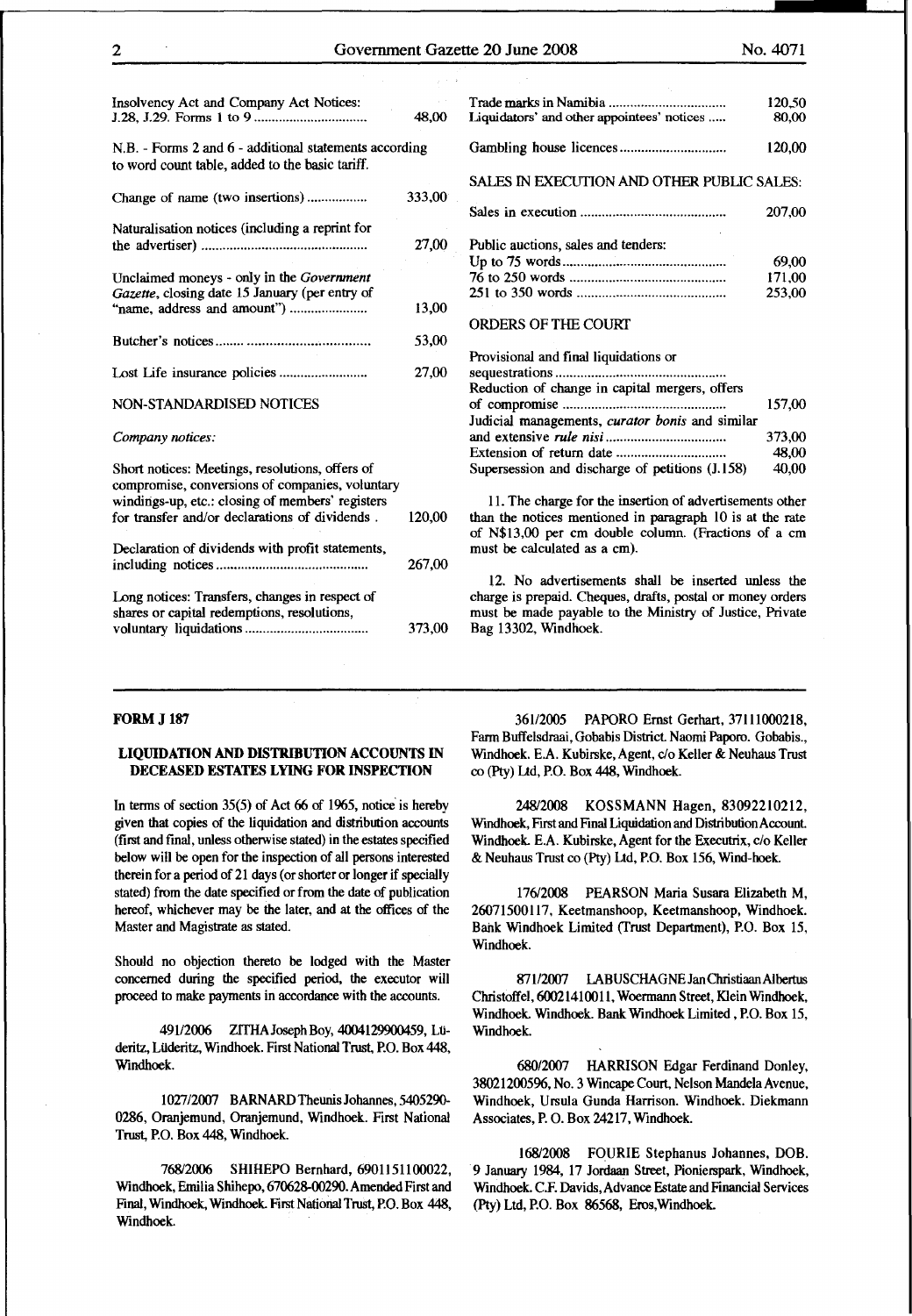945/2007 BOHM Elke, 37061900113, 45 Berg Street, Klein Windhoek, Windhoek. Fisher, Quarrnby & Pfeifer, 1 st Floor, Swabou Building, Post Street Mall, Windhoek.

916/2007 HEARN Cornelius Johannes, Windhoek, 50022300279, Walvis Bay, 6, 4th Road, Walvis Bay, 10 September 2007. Windhoek. Walvis Bay. Jan Olivier & co, Legal Practitioners, 131 Sam Nujoma Avenue, P. 0. Box 597, Walvis Bay.

# FORM J 193

# NOTICE TO CREDITORS IN DECEASED ESTATES

All persons having claims against the estates mentioned below are hereby called upon to lodge their claims with the executors concerned, within 30 days (or otherwise as indicated) calculated from the date of publication hereof. The information is given in the following order. Estate number, surname and Christian names, date of birth, identity number, last address, date of death; surviving spouse's names, surname, date of birth and identity number, name and address of executor or authorised agent, period allowed for lodgement of claims if other than 30 days.

40812006 SMITH Errol, Windhoek, 21 October 1957, 57102100531, Erf 2555 Walvis Bay, Republic of Namibia, 12 November 2005. Jeanette Juliet Smith, 8 November 1946,4611- 0800228. Kinghorn Associates, The Courtyard, Daniel Tjongarero Avenue, P.O. Box 1455, Swakopmund.

567/2008 DREYER Theunis Jacobus, Windhoek, 31 August 1940, 40083100105,Windhoek, Windhoek, 8 May 2008. First National Bank, P.O. Box 448, Windhoek.

82812007 TJIRAMBA Frederich Hionganda, Windhock, 26 December 1958, 58122600115, House No. 192, Dr. Amathila Street, Nossobville, Gobabis, 20 May 2005. Lucresia Tjiramba, 2 July1966, 6607022241,20 May 2005. Ueitele & Hans Legal Practitioners, No. 28 Beethoven & Wagner Street, Windhoek-West, Windhoek.

33412008 KAMBINDA Maria, Windhoek, I August 1960, 4808010700630, Erf 1644 Danube Street, Katutura, Windhoek, 19 August 1998, Timotheus Mulyata, 7 March 1957, 5703070700116. Fisher, Quarrnby & Pfeifer, P.O. Box 37, Windhoek.

557/2008 GAVEN Robert Bruce, Windhoek, 6 December 1943, 43120600075, Windhoek, 30 March 2008. Standard Executors & Trustees, P.O. Box 2164, Windhoek.

767/2006 SHIKUAMBI Hosea, Windhoek, 3 September 1934, Erf 211, Katutura, Windhoek, 9 April 1984, Beauty Nomhle Shikuambi, 16 June 1938, 3806169900209. LorentzAngula Inc, Private Bag 12007, Ausspannplatz, Windhoek.

301/2007 RICKERTS Wilemina, Windhoek,60June 1932, 3206300200066 Farm Marionhof No. 577, 15 February 2007. F.M. Oehl Trust cc, P.O. Box 90290, Windhoek.

566/2008 WANKUM Horst Uwe, Windhoek:, 9April 1940, 40040900452, Haus Rinkmol, Swakopmund, 16 April 2008. F.M. Oehl Trust cc, P.O. Box 90290, Windhoek.

37412006 SHOOMBE John, Windhoek, 6 September 1951, 51090600518, Windhoek, 16 January2006, Maria Nghipopi, 9 July 1959,59070900653. Executrust (Pty) Ltd, P. 0. Box 80597, Windhoek.

5412007 MUKOROLI Gelasius Katanga, Windhock, 20 October 1962, 62102000720, Ondangwa, 14 November 2006, Milka Ndanyengua Mukoroli, 25 January 1965, 6501250039. Executrust (Pty) Ltd, P.O. Box 80597, Windhoek.

52412008 DE VILLIERS Anna Susannah Magdalena, Windhoek, 13 May 191l, II 051300029, Ons Tuiste- Keetrnanshoop, 26 February 2008. Bank Windhoek Ltd., P.O. Box 15, Windhoek

423/2008 SCHNEUER Gerd Carl Ernst, Windhoek, 30June 1933,3306300100105,Windhoek, llApri12008. Klaus Nieft, Executor, c/o Keller & Neuhaus Trust co. (Pty) Ltd, P. 0. Box 156, Windhoek.

573/2008 GAUGLER Josef Anton, Windhoek, 17 April 1920, 20041700147, Swakopmund, Namibia, 27 April 2008, Rosemarie Ilse Margarete Gaugler. Klaus Nieft, Executor, c/o Keller & Neuhaus Trust co. (Pty) Ltd, P. 0. Box 156, Windhoek.

105812007 EICHAB Gustav Kantoor, Windhoek, 16 June 1933, Windhoek, 19 April 1984, Anna Eichas. E. A. Kubirske, Agent for the Executor, c/o Keller & Neuhaus Trust co. (Pty) Ltd, P. 0. Box 156, Windhoek.

508/2008 EICHAS Anna, Windhoek, 10 May 1921, 2105010900138,Windhoek, Windhoek, 10 June 1999. E. A. Kubirske, Agent for the Executor, c/o Keller & Neuhaus Trust co. (Pty) Ltd, P. 0. Box 156, Windhoek.

507/2008 KOMEHEKE Benestus, Windhoek, 7 January 1955, 5501070600080, Okahandja, Namibia, I February 2008, Miriam Komeheke. E. A. Kubirske, Agent for the Executor, c/o Keller & Neuhaus Trust co. (Pty) Ltd, P. 0. Box 156, Windhoek.

# FORM<sub>5</sub>

# PAYMENT OF DIVIDENDS AND COLLECTION OF CONTRIBUTIONS IN SEQUESTRATED ESTATES OR COMPANIES BEING WOUND UP

The liquidation accounts and plans of distribution or contribution in the sequestrated estates or companies being wound up mentioned below having been confirmed on dates mentioned therein, notice is hereby given, pursuant to sub-section (I) of section one hundred and thirteen of the Insolvency Act, 1936, and section 409(2) of the Companies Act, 1973, that dividends are in the course of payment or contributions are in the course of collection in the said estates or companies as set forth below, and that every creditor liable to contribution is required to pay the trustee the amount for which he/ she is liable at the address mentioned below.

The particulars are given in the following order: Number of estate or company; name and description of estate or company; date when account confirmed; whether a dividend is being paid or contribution collected or both; name and address of Trustee or Liquidator.

4/2006 Insolvent Estate Andreas Johannes Mouton t/a Porky's Meat Market. 6 June 2008. Dividends paid to Concurrent Creditors. First and Final Liquidation and Distribution Account. I.R. McLaren Trustee Investment Trust Company (Pty.) Ltd., P.O. Box 11267, Klein Windhoek.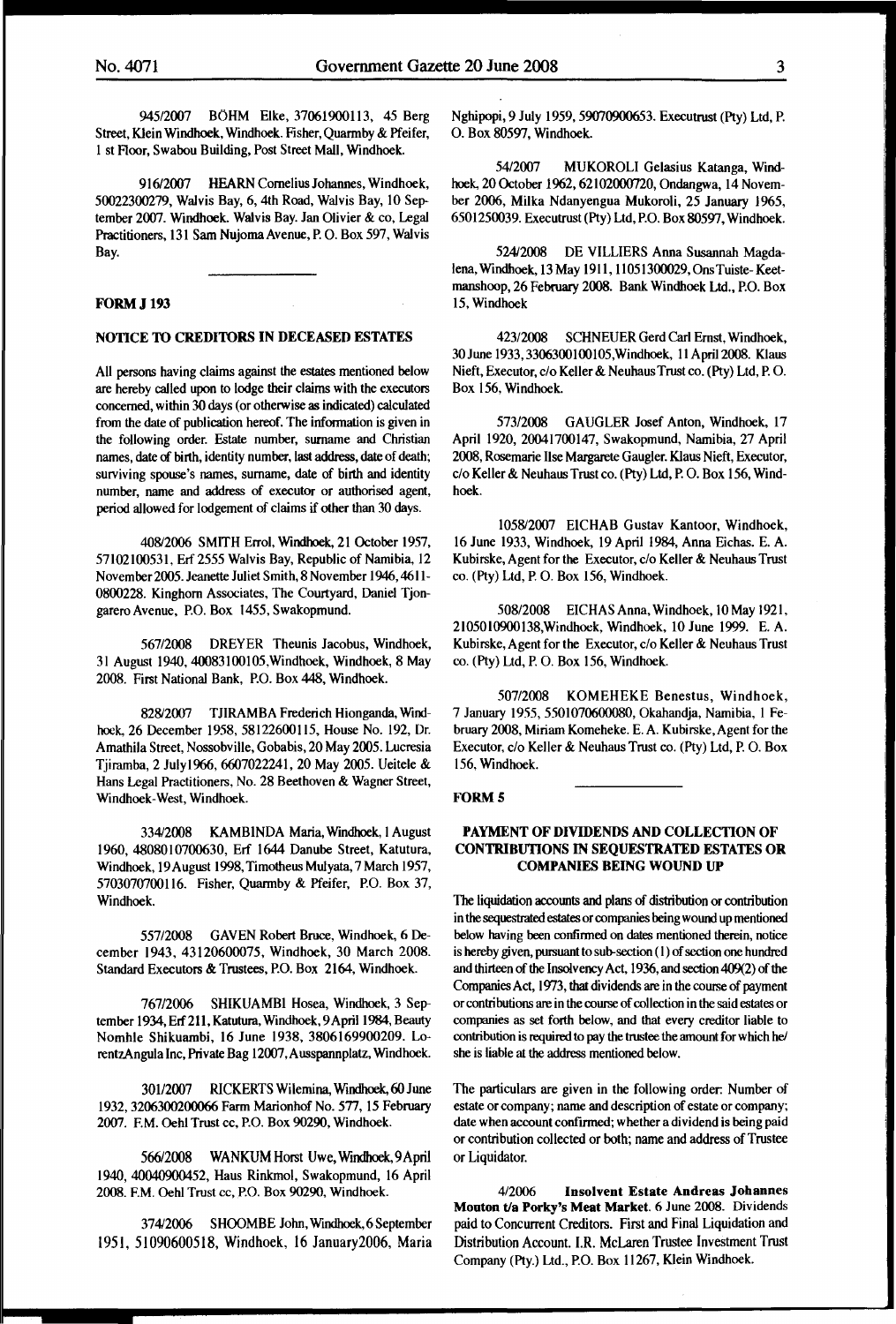W20/2003 Insolvent Estate W.J. Borger t/a Oosthuizen Workshop. 16 March 2008. Dividends paid to Concurrent Creditors. Third Supplementary First and Final Liquidation and Distribution Account. D.J. Bruni, Trustee Investment Trust Company (Pty.) Ltd., P.O. Box 11267, Klein Windhoek. T & L Corporate Solution, P.O. Box 40714, Ausspannplaz.

W6/2006 Bayer Namibia (Pty) Ltd (In Liquidation) (Voluntry Winding Up). 11 June 2008. No Dividends being paid to the Estate Being wound up voluntarily. Daniel Tjongarero, T & LCorporate, Solutions (Pty) Ltd. Room 301,3 rd F1oor, Maerua Mall, West Wing, Windhoek.

#### IN THE MAGISTRATE'S COURT FOR THE DISTRICT OF OTJIWARONGO

HELD AT OTJIWARONGO CASE NO. 60/2005

and

DELICIA AFRICA Defendant

### NOTICE OF SALE IN EXECUTION

Pursuant to a judgment of the above honourable Court the following immovable property will be sold without reserve price and voetstoots by the Messenger of Court of the District of Otjiwarongo on 1 August 2008 at 9h00 at Erf 3020, Extension 6, Orwetoveni:

| <b>CERTAIN:</b>      | Erf 3020, Extension 6, Orwetoveni<br>Registration Division "D" |
|----------------------|----------------------------------------------------------------|
| HELD BY:             | T 3746/2003                                                    |
| <b>MEASURING:</b>    | $592 \text{ m}^2$                                              |
| <b>IMPROVEMENTS:</b> | Unimproved                                                     |

The full Conditions of the Sale-in-Execution will lie for inspection at the office of the Messenger of Court, Otji warongo and at the Office of Plaintiff's Attorneys at the undermentioned address.

DATED at OTJIWARONGO this 11th day of JUNE 2008.

A.DAVID&CO LEGAL PRACTITIONER FOR PLAINTIFF 1 DR LIBERTINA AMATHILA AVENUE P.O. BOX 11 OTJIWARONGO

# IN THE MAGISTRATE'S COURT FOR THE DISTRICT OF WINDHOEK

# HELD AT WINDHOEK CASE NO. 9149/06

In the matter between:

#### CITY OF WINDHOEK Plaintiff

and

#### TM & ENELAGO Defendant

# SALE IN EXECUTION

In the above matter a sale will be held on THURSDAY, 26 JUNE 2007 at the Magistrate's Court situate at MUNGUNDA STREET, KATUTURA, WINDHOEK at lOhOO of the following property:

| <b>CERTAIN:</b> | Erf 2893,3 Omuryambambi Street<br>Okuryangava, Katutura, Windhoek |
|-----------------|-------------------------------------------------------------------|
| <b>SITUATE:</b> | In the Municipality of Windhoek                                   |
| MEASURING:      | 341 Square Metres                                                 |
| <b>HELD BY:</b> | Deed of Transfer T93/03                                           |

# In the matter between: CONDITIONS OF SALE:

- DR'S. TIETZ & PARTNERS Plaintiff 1. The sale is subject to the terms and conditions of the Magistrate's Court Act No. 32 of 1944, the property being sold "voetstoots" and as it stands and subject to the conditions of the existing Title Deed.
	- 2. One-tenth of the purchase price shall be paid immediately after the property is declared to be sold and the balance of the purchase price together with interest thereon at the rate of 20% per annum monthly in advance to be paid against registration of transfer, which shall be given and take forthwith after the sale.
	- 3. The following improvements are on the property (although nothing in this respect is guaranteed):

#### (a) RESIDENCE

One Kitchen, One Lounge, Two Bedrooms, One Bath/ Toilet Combination

#### (b) OUTBUILDINGS

One Shack

(c) FLAT

None

4. The complete conditions of sale will be read out at the time of the sale and may be inspected prior thereto at the offices of the MESSENGER OF THE COURT, WINDHOEK and the offices of THE MUNICIPAL COUNCIL OF WINDHOEK, 80 INDEPENDENCE AVENUE, WINDHOEK.

DU TOIT ASSOCIATES LEGAL PRACITIONER FOR PLAINTIFF HOUSE LEGIS OFFICIO 15 ROBERT MUGABEAVENUE WINDHOEK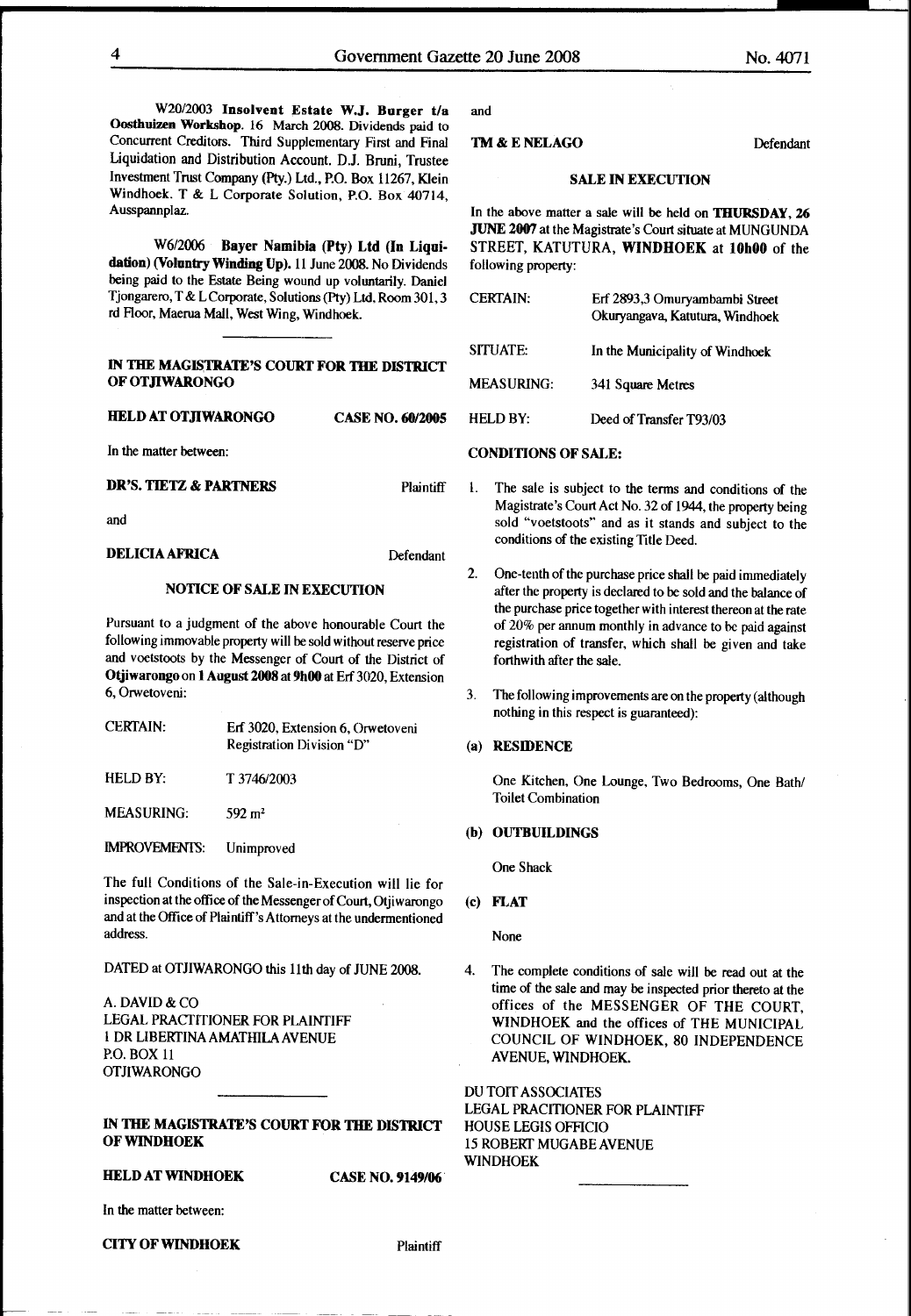In the matter between:

# SWABOU INVESTMENTS (PTY) LTD Plaintiff

and

| REINHOLD MARTIN  |                |
|------------------|----------------|
| NANGOMBE         | First Defenda  |
| TUWILIKA NDAHAFA |                |
| NANGOMBE         | Second Defenda |

# NOTICE OF SALE IN EXECUTION OF IMMOVABLE PROPERTY

In Execution of a Judgment of the above Honourable Court in the abovementioned suit, a sale will be held on 15 JULY 2008 at lShOO at the premises of the undermentioned property of the Defendant.

| <b>CERTAIN:</b><br>٠ | Erf No. 1016, Pionierspark                                   |
|----------------------|--------------------------------------------------------------|
| <b>SITUATE:</b>      | In the Municipality of Windhoek<br>Registration Division "K" |
| <b>MEASURING:</b>    | 1229 (One Two Two Nine) Square<br>metres                     |

The following improvements are on the property {although nothing in this respect is guaranteed).

PROPERTY 1: 1 X ENTRANCE HALL, 1 X LOUNGE, 1 X DINING ROOM, 1 X KITCHEN, 3 X BEDROOMS, I X BATHROOM, 1 X SHOWER, 1 X W/C, 2 X DOMESTIC QUARTERS (OUTSIDE), 1 X BATHROOM I WIC (OUTSIDE). HELD BY: Deed ofTransferT 4720/1994 PROPERTY 2: 1 X LOUNGE, 1 X KITCHEN, 3 X BEDROOMS, I X SHOWER, 1 X W/C

- I. The Sale is subject to provisions of the High Court Act No. 16 of 1990, as amended, and the property will be sold "voetstoots" according to the existing title deed.
- 2. The property shall be sold by the Deputy Sheriff of· WINDHOEK to the highest bidder.
- 3. 10% of the purchase price is to be paid in cash on the date of the sale, the balance together with interest at a rate equal to the prime lending rate of the Plaintiff from time to time plus 5% as from the date of sale in execution to date of registration, both dates inclusive, is to be paid against transfer, to be secured by a Bank or Building Society or other acceptable guarantee to be furnished to the Deputy Sheriff within fourteen (14) days after the date of the sale in execution.
- 4. The complete Conditions of Sale will be read out at the time of the sale, but may be inspected beforehand at the offices of the Deputy Sheriff or SWABOU INVEST-MENTS (PTY) LTD Windhoek or at the offices of the Plaintiff's Attorneys at the undermentioned address.

DATED at WINDHOEK on this 6th day of JUNE 2008.

TJ.A.LOUW THEUNISSEN, LOUW & PARTNERS

#### SCHÜTZEN HAUS, NO. 1 SCHÜTZEN STREET WINDHOEK **NAMIBIA**

IN THE MAGISTRATE'S COURT OF WINDHOEK

HELD AT WINDHOEK CASE NO: 2922/2006

In the matter between:

Int SWABOU INVESTMENTS (PTY) LTD Plaintiff

and

# BOOI UIRAB in his capacity as executor in the joint estate of the late LUKAS BOOYSEN and the late CHRISTINA BOOYSEN

Defendant

#### NOTICE OF SALE IN EXECUTION

In execution of a Judgment granted by the above Honourable Court, the following property will be sold by public auction by the Messenger of Court of Keetmansboop on 2S July 2008, 09b00 at Erf Nr I428, a portion of Erf 95, Noordhoek, Keetmanshoop, Republic of Namibia

| <b>CERTAIN:</b>      | Erf No. 1428 (A Portion of Erf 95)<br>Keetmanshoop                                                                                                     |
|----------------------|--------------------------------------------------------------------------------------------------------------------------------------------------------|
| <b>SITUATE:</b>      | In the Municipality of Keetmanshoop<br>Registration Division "T"                                                                                       |
| <b>MEASURING:</b>    | 816 (eight one six) Square Metres                                                                                                                      |
| <b>HELD BY:</b>      | Deed of Transfer T 4720/1994                                                                                                                           |
| <b>IMPROVEMENTS:</b> | Single storey dwelling consisting of:<br>Lounge, Kitchen, Pantry, 2 Bedrooms,<br>1 Bathroom, 1 WC Outbuildings - 1<br>Garage, 1 Servant's Room with WC |

#### CONDITIONS OF SALE:

- I. The Sale is subject to provisions of the Magistrate's Court Act No. 32 of 1944, as amended, and the property will be sold "voetstoots" according to the existing title deed.
- 2. The complete Conditions of Sale will be read out at the time of the sale, and may be inspected beforehand at the offices of the Plaintiff and Plaintiff's attorney at the undermentioned address, as also at the offices of the Messenger of Court, Keetmanshoop.

DATED at WINDHOEK on the 9th day of JUNE 2008.

JCVANWYK LEGAL PRACTITIONER FOR PLAINTIFF 18 LOVE STREET P.O. BOX 3273 WINDHOEK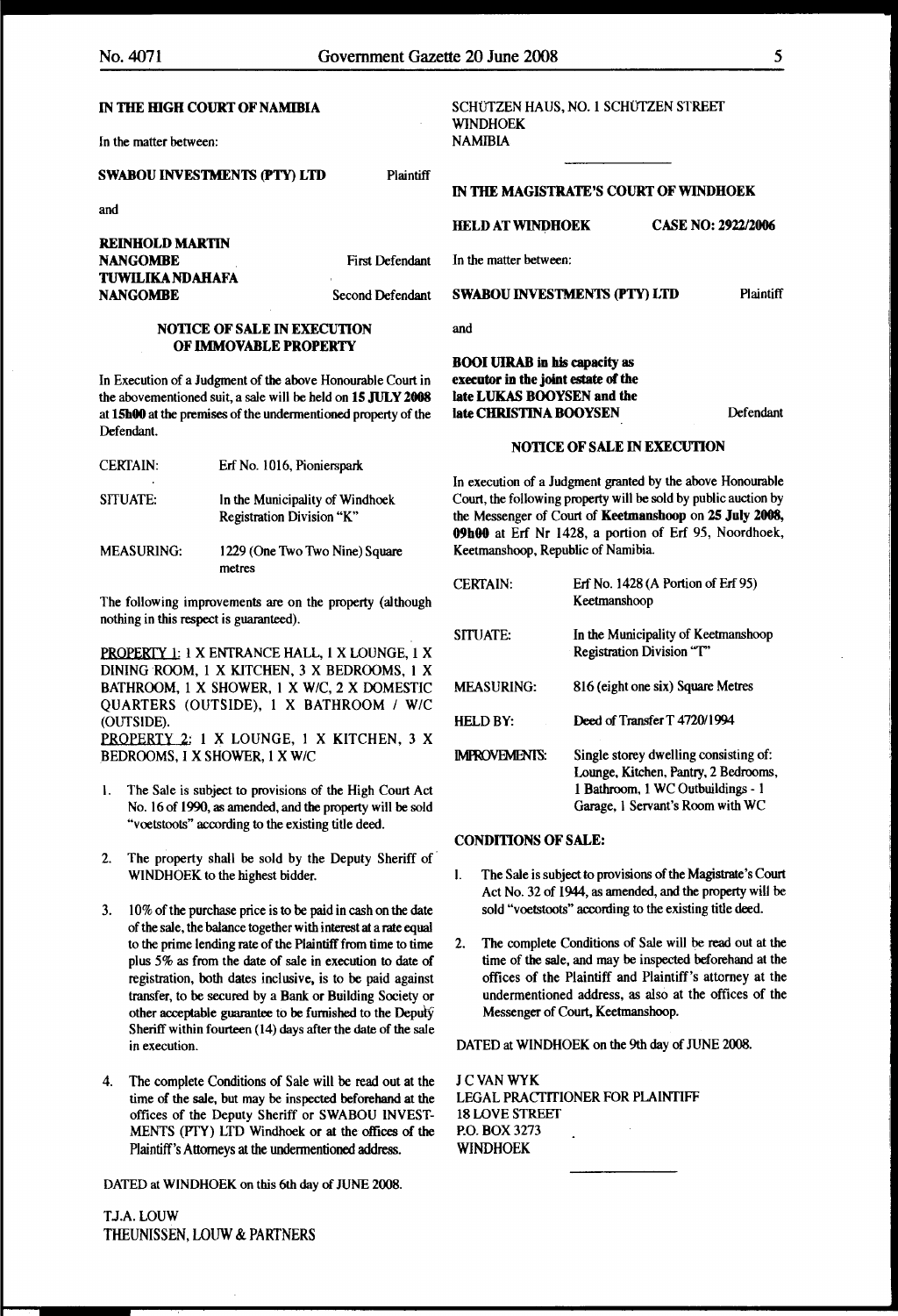#### IN THE HIGH COURT OF NAMIBIA CASE NO. I 2711J2007

In the matter between:

and

# ELISIA SHATIELI Defendant

# NOTICE OF SALE IN EXECUTION

In execution of a Judgment granted by the above Honourable Court, the following property will be sold by public auction by the Deputy Sheriff of Windhoek on 10 July 2008, 09h00 at Erf 2791, Katutura, Extension No 13, Windhoek, Republic of Namibia.

| <b>CERTAIN:</b>      | Erf No. 2791 Katutura Extension 13                                                                |
|----------------------|---------------------------------------------------------------------------------------------------|
| SITUATE:             | In the Municipality of Windhoek<br>Registration Division "K"                                      |
| <b>MEASURING:</b>    | 270 (two seven zero) Square Metres                                                                |
| <b>HELD BY:</b>      | Deed of Transfer No T 6098/2005                                                                   |
| <b>IMPROVEMENTS:</b> | One single storey dwelling consisting of:<br>Kitchen, Lounge, 2 Bedrooms, 1 Bath-<br>room with WC |

# CONDITIONS OF SALE:

- I. The Sale is subject to provisions of the High Court Act No. 16 of 1990, as amended, and the property will be sold "voetstoots" according to the existing title deed.
- 2. The complete Conditions of Sale will be read out at the time of the sale, and may be inspected beforehand at the offices of the Plaintiff and Plaintiff's attorney at the undennentioned address, as also at the offices of the Deputy Sheriff, Windhoek.

DATED at WINDHOEK on the 9th day of JUNE 2008.

J.C. VANWYK LEGAL PRACTITIONER FOR PLAINTIFF 18 LOVE STREET WINDHOEK

# NOTICE OF SALE IN EXECUTION

IN EXECUTION of a Judgment granted by the above Magistrate's Court against the Defendant the following Property will be sold by Public Auction on 14 August 2008, at 10h00, at **FIRST NATIONAL BANK OF** the Office of the Magistrate's Court Windhoek by the Messenger<br>
NAMIBIA LIMITED Plaintiff of the Court for the district of Windhoek. of the Court for the district of Windhoek.

| <b>CERTAIN:</b> | Erf 72, 22 Mathias Hoeseb Street,<br>Katutura, Windhoek       |
|-----------------|---------------------------------------------------------------|
| SITUATED:       | In the Municipality of Windhoek.<br>Registration Division "K" |
| MEASURING:      | 262 (Two Six Two) Square Metres                               |
| HELD BY:        | Deed of Transfer No. T 906/1985                               |

With all fixed improvements thereon, consisting of

# ONE TWO BEDROOM DWELLING HOUSE

although no guarantee is given in this regard.

# CONDITIONS OF SALE:

- I. The Sale is subject to the provisions of the High Court Act No.16 of 1990.
- 2. The property will be sold "voetstoots" according to the excisting title deed.
- 3. One-tenth of the Purchase Price will be payable immediately after the sale in cash, the balance together with interest thereon at I1, 25% per annum against transfer to be secured by a Bank or Building Society guarantee, and which transfer shall be given without delay.
- 4. The following fixed improvements are on the property, although no warranty is given in this regard:

# ONE TWO BEDROOM DWELLING HOUSE

5. The complete Conditions of Sale will be read out at the time of the Sale and may be inspected at the offices of the Messenger of the Court, Windhoek.

CONRADIE & DAMASEB ATTORNEY FOR PLAINTIFF 1191 NELSON MANDELAAVENUE WINDHOEK

| IN THE MAGISTRATE'S COURT FOR THE DISTRICT<br><b>OF WINDHOEK</b> |                         | IN THE MAGISTRATE'S COURT FOR THE DISTRICT<br><b>OF WINDHOEK</b> |                         |
|------------------------------------------------------------------|-------------------------|------------------------------------------------------------------|-------------------------|
| <b>HELD AT WINDHOEK</b>                                          | <b>CASE NO: 5381/06</b> | <b>HELD AT WINDHOEK</b>                                          | <b>CASE NO: 9593/06</b> |
| In the matter between:                                           |                         | In the matter between:                                           |                         |
| <b>CITY OF WINDHOEK</b>                                          | Plaintiff               | <b>CITY OF WINDHOEK</b>                                          | <b>Plaintiff</b>        |
| and                                                              |                         | and                                                              |                         |
| <b>ESTATE LATE OTTILIE HANGUE</b>                                | Defendant               | <b>MMNINIHE</b>                                                  | Defendant               |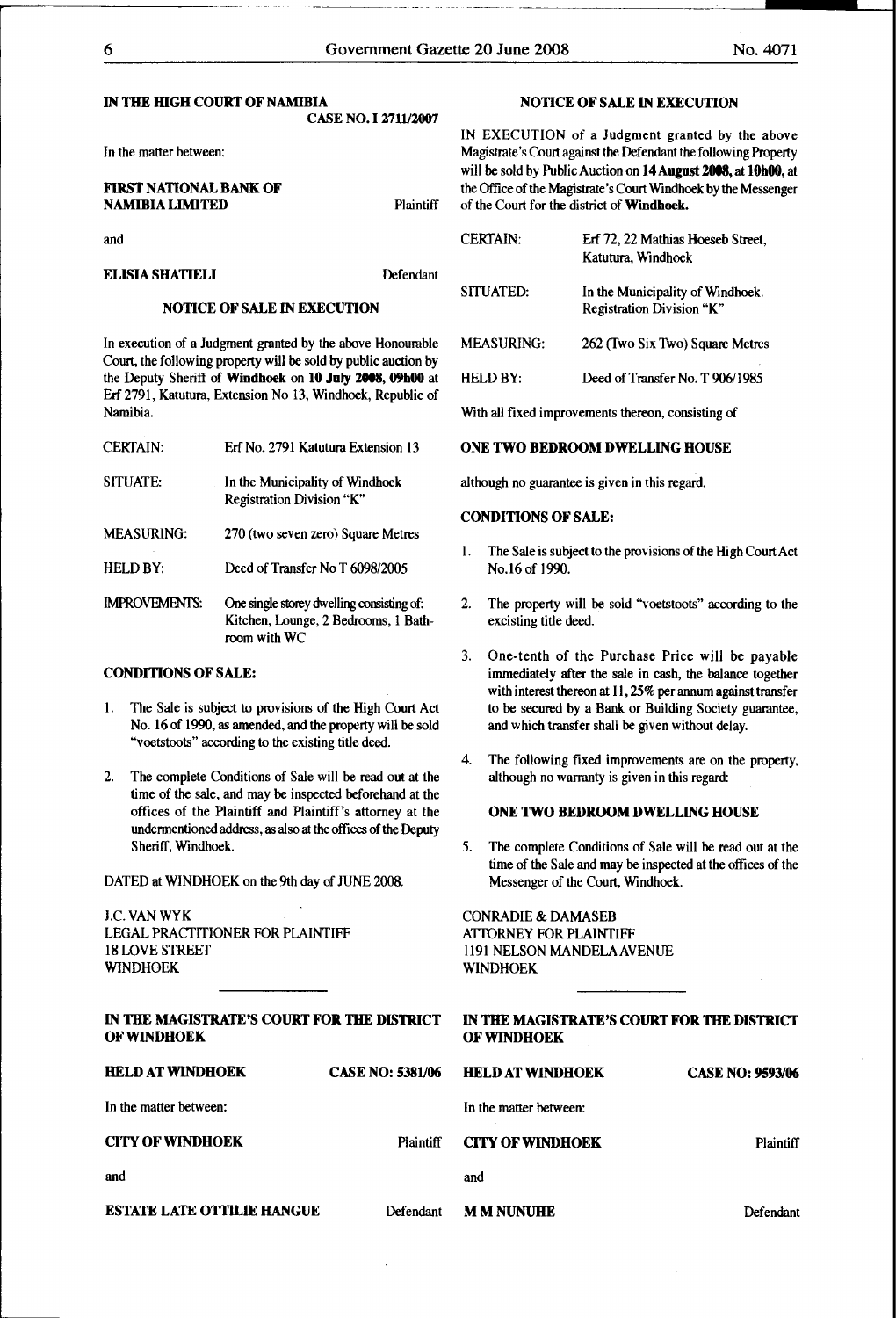# NOTICE OF SALE IN EXECUTION

IN EXECUTION of a Judgment granted by the above Magistrates Court against the Defendant the following Property will be sold by Public Auction on 14 August 2008, at 10h00, at the Office of the Magistrate's Court Windhoek by the Messenger of the Court for the district of Windhoek.

| <b>CERTAIN:</b>   | Erf 6677, 22 Johannes Huss Street,<br>Katutura, Windhoek      |
|-------------------|---------------------------------------------------------------|
| SITUATED:         | In the Municipality of Windhoek.<br>Registration Division "K" |
| <b>MEASURING:</b> | 384 (Three Eight Four) Square Metres                          |
| <b>HELD BY:</b>   | Deed of Transfer No. T 1549/2003                              |

With all fixed improvements thereon, consisting of

#### ONE THREE BEDROOM DWELLING HOUSE

although no guarantee is given in this regard.

## CONDITIONS OF SALE:

- The Sale is subject to the provisions of the High Court Act No.l6of 1990.
- 2. The property will be sold "voetstoots" according to the excisting title deed.
- 3. One-tenth of the Purchase Price will be payable immediately after the sale in cash, the balance together with interest thereon at 11, 25% per annum against transfer to be secured by a Bank or Building Society guarantee, and which transfer shall be given without delay.
- 4. The following fixed improvements are on the property, although no warranty is given in this regard:

# ONE THREE BEDROOM DWELLING HOUSE

*5.* The complete Conditions of Sale will be read out at the time of the Sale and may be inspected at the offices of the Messenger of the Court, Windhoek.

CONRADIE & DAMASEB ATTORNEY FOR PLAINTIFF 1191 NELSON MANDELAAVENUE WINDHOEK

| IN THE MAGISTRATE'S COURT FOR THE DISTRICT |  |  |
|--------------------------------------------|--|--|
| OF WINDHOEK                                |  |  |

HELD AT WINDHOEK CASE NO: 5824/06

In the matter between:

and

CITY OF WINDHOEK Plaintiff

# NOTICE OF SALE IN EXECUTION

IN EXECUTION of a Judgment granted by the above Magistrate's Court against the Defendant the following Property will be sold by Public Auction on 14 August 2008, at 10h00, at the Office of the Magistrate's Court Windhoek by the Messenger of the Court for the district of Windhoek.

| <b>CERTAIN:</b>   | Erf 3791, 15 Isak Kazongari Street,<br>Katutura, Windhoek     |
|-------------------|---------------------------------------------------------------|
| SITUATED:         | In the Municipality of Windhoek.<br>Registration Division "K" |
| <b>MEASURING:</b> | 215 (Two One Five) Square Metres                              |
| HELD BY:          | Deed of Transfer No. T 2021/1986                              |

With all fixed improvements thereon, consisting of

#### ONE TWO BEDROOM DWELLING HOUSE

although no guarantee is given in this regard.

### CONDITIONS OF SALE:

- 1. The Sale is subject to the provisions of the High Court Act No. 16 of 1990.
- 2. The property will be sold "voetstoots" according to the excisting title deed.
- 3. One-tenth of the Purchase Price will be payable immediately after the sale in cash, the balance together with interest thereon at II, 25% per annum against transfer to be secured by a Bank or Building Society guarantee, and which transfer shall be given without delay.
- 4. The following fixed improvements are on the property, although no warranty is given in this regard:

# ONE TWO BEDROOM DWELLING HOUSE

*5.* The complete Conditions of Sale will be read out at the time of the Sale and may be inspected at the offices of the Messenger of the Court, Windhoek.

CONRADIE & DAMASEB ATIORNEY FOR PLAINTIFF 1191 NELSON MANDELAAVENUE WINDHOEK

#### IN THE HIGH COURT OF NAMIBIA

In the matter between:

#### SWABOU INVESTMENTS (PTY) LTD

and

TOBIAS JOHANNES JOSEPHINE JOHANNES

First Defendant Second Defendant

Plaintiff

ESTATE LATE DANIEL GAINGOB Defendant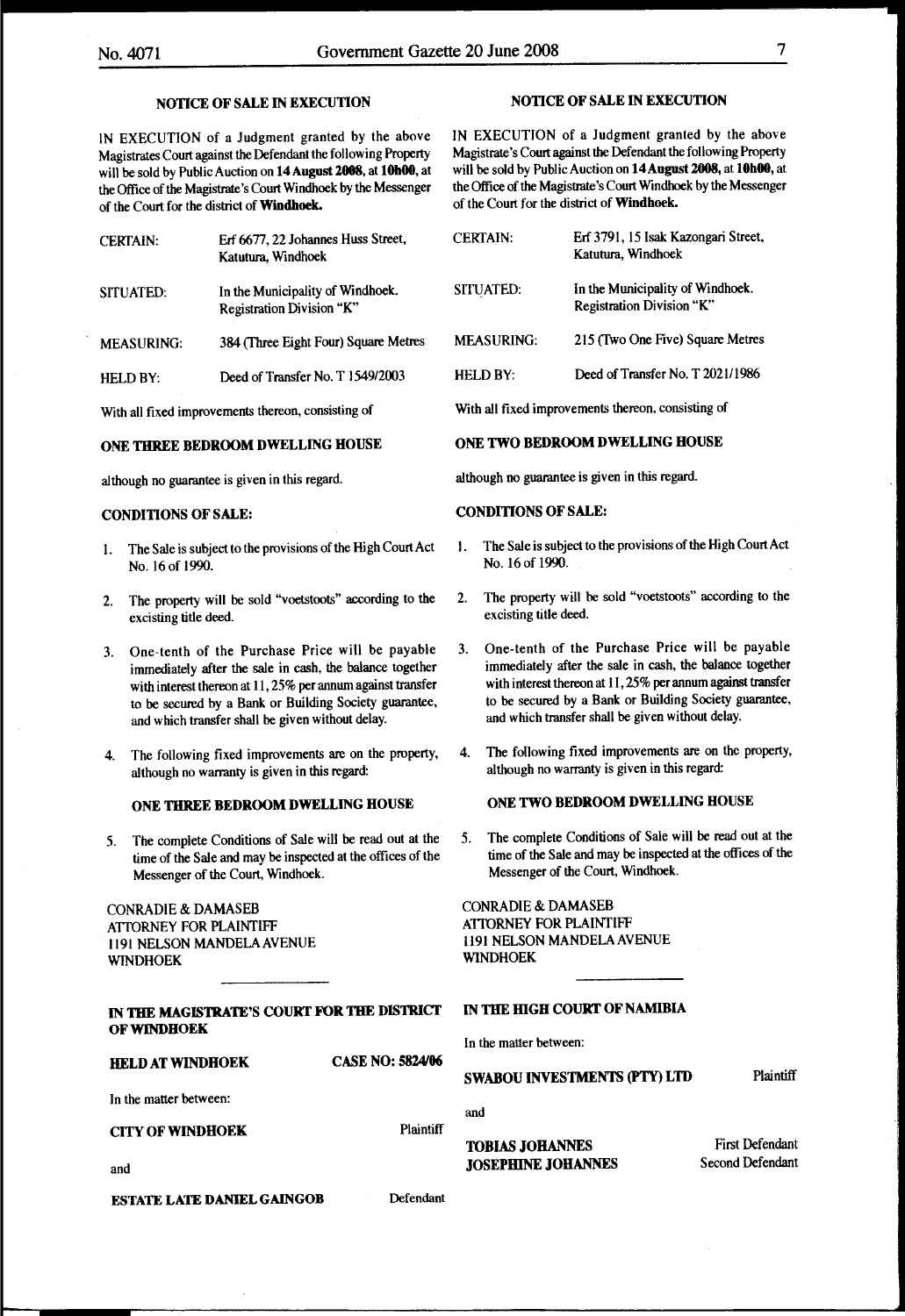# NOTICE OF SALE IN EXECUTION

Pursuant to a Judgment of the above Honourable Court granted on 2S April 2008, the following immovable property will be sold without reserve and voetstoots by the Deputy Sheriff of the District of WINDHOEK on THURSDAY, the 10 July 2008 at lObOO at the erf.

| <b>CERTAIN:</b>       | Erf No. 2527, Katutura, (Extension<br>No.13)                                      |
|-----------------------|-----------------------------------------------------------------------------------|
| SITUATE:              | In the Municipality of Windhoek<br>Registration Division "K"                      |
| <b>MEASURING:</b>     | 269 (Two Six Nine) Square metres                                                  |
| <b>CONSISTING OF:</b> | $1 \times$ Lounge, $1 \times$ Kitchen, $4 \times$<br>Bedrooms, 2 x Bathrooms, W/C |

The "Conditions of Sale-in-Execution" will lie for inspection at the office of the Deputy Sheriff at WINDHOEK and at the IN THE HIGH COURT OF NAMIBIA Head Office of Plaintiff at Windhoek and Plaintiff's Attorneys, Fisher, Quarmby & Pfeifer, at the undermentioned address. In the matter between:

DATED at WINDHOEK this 3rd day of JUNE 2008. SWABOU INVESTMENTS (PTY) LTD

FISHER, QUARMBY & PFEIFER LEGAL PRACTITIONERS FOR PLAINTIFF 108 SWABS BUILDING POST MALL P.O. BOX37 WINDHOEK

OUTBUILDINGS: 2 x Lounges, 3 x Kitchens, *5* x Bedrooms, 3 x Showers, 3 xW/C

The "Conditions of Sale-in-Execution" will lie for inspection at the office of the Deputy Sheriff at WINDHOEK and at the Head Office of Plaintiff at Windhoek and Plaintiff's Attorneys, Fisher, Quarmby & Pfeifer, at the undermentioned address.

DATED at WINDHOEK this 4th day of June 2008.

E.H. PFEIFER FISHER, QUARMBY & PFEIFER LEGAL PRACTITIONERS FOR PLAINTIFF 108 SWABS BUILDING POST MALL P.O. BOX37 WINDHOEK

**Plaintiff** 

and

# FRANCES ANNE VAN WYK Defendant

# NOTICE OF SALE IN EXECUTION

Pursuant to a Judgment of the above Honourable Court granted on 2S April 2008, the following immovable property will be sold without reserve and voetstoots by the Deputy Sheriff of the District of WINDHOEK on TUESDAY, the 8 July 2008 at 09h00 at ERF NO. 451, CIMBEBASIA, (EXTENSION NO. 1).

| <b>CERTAIN:</b>   | Erf No. 451. Cimbebasia. (Extension No. 1)                                                                       |
|-------------------|------------------------------------------------------------------------------------------------------------------|
| SITUATE:          | In the Municipality of Windhock<br>Registration Division: "K"                                                    |
| <b>MEASURING:</b> | 354 (Three Five Four) Square Metres                                                                              |
| CONSISTING OF:    | 1 x Lounge, 1 x Kitchen, 2 x Bedrooms,<br>$1 x$ Bathroom, $1 x$ Shower, $2 x$ W/C, $1 x$<br>Garage, 2 x Carports |

The "Conditions of Sale-in-Execution" will lie for inspection at the office of the Deputy Sheriff at WINDHOEK and at the Head Office of Plaintiff at Windhoek and Plaintiffs Attorneys, Fisher, Quarmby & Pfeifer, at the undermentioned address.

DATED at WINDHOEK this 3rd day of JUNE 2008.

E.H. PFEIFER FISHER, QUARMBY & PFEIFER LEGAL PRACTITIONERS FOR PLAINTIFF 108 SWABS BUilDING POST MALL P.O.BOX37 WINDHOEK

SWABOU INVESTMENTS (PTY) LTD

IN THE HIGH COURT OF NAMIBIA

In the matter between:

and

#### First Defendant **MARICHEN PROPERTIES CC** INGEBORG THERESIA ENGELBRECHT Second Defendant

# NOTICE OF SALE IN EXECUTION

Pursuant to a Judgment of the above Honourable Court granted on 2S April 2008, the following immovable property will be sold without reserve and voetstoots by the Deputy Sheriff of the District of WINDHOEK on TUESDAY, 8 July 2008 at llbOO at ERF NO. 88, HOCHLANDPARK.

| <b>CERTAIN:</b>       | Erf No. 88, Hochlandpark                                                                                                    |
|-----------------------|-----------------------------------------------------------------------------------------------------------------------------|
| SITUATE:              | In the Municipality of Windhock<br>Registration Division "K"                                                                |
| <b>MEASURING:</b>     | 1143 (One One Four Three) Square<br>metres                                                                                  |
| <b>CONSISTING OF:</b> | <b>MAIN BUILDING: 1 x Entrance Hall,</b><br>1 x Lounge, 1 x Dining Room, 1 x Study,<br>1 x Kitchen, 3 x Bedrooms, 2 x Bath- |

rooms, l x Shower, 2 x W/C, 2 x Garage

Plaintiff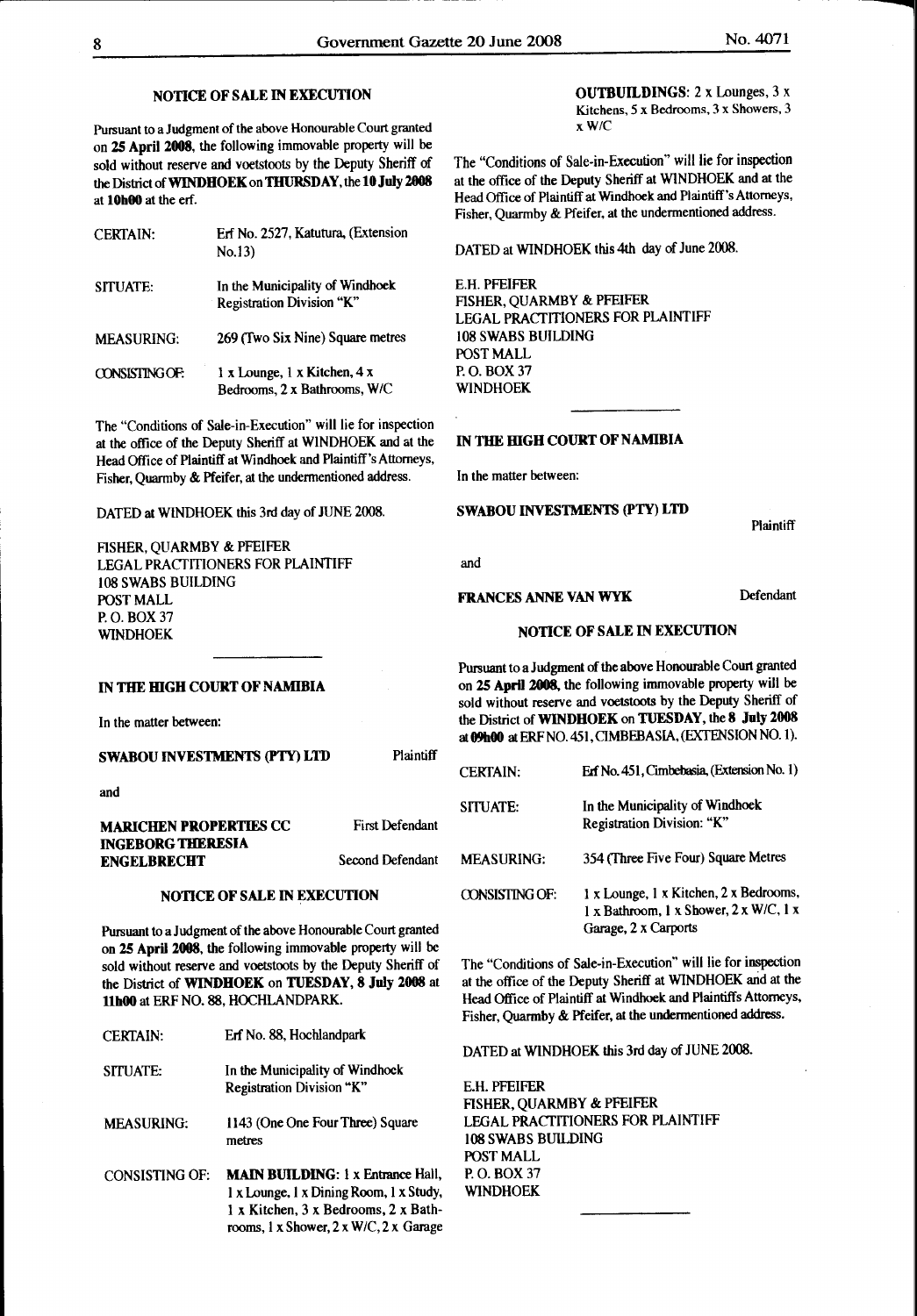and

| IN THE HIGH COURT OF NAMIBIA<br><b>CASE NO. I 2563/07</b> | <b>WINDHOEK</b> | ERF NO. 4471, KHOMASDAL, (EXTENSION NO. 1),                  |
|-----------------------------------------------------------|-----------------|--------------------------------------------------------------|
| In the matter between:                                    | <b>CERTAIN:</b> | Erf No. 4471, Khomasdal, (Extension No.1)<br><b>WINDHOEK</b> |

CONSISTING OF: 3 Bedrooms, 1 Bathroom, 1 Separate

Entrance. Verandah

The "Conditions of Sale-in-Execution" will lie for inspection at the office of the Deputy Sheriff at WINDHOEK and at the Head Office of Plaintiff at WINDHOEK and Plaintiff's Attorneys, Fisher, Quarmby & Pfeifer, at the undermentioned

DATED at WINDHOEK this 5th day of JUNE 2008.

FISHER, QUARMBY & PFEIFER

108 SWABS BUILDING POST STREET MALL P. 0. BOX 37 WINDHOEK

In the matter between:

and

LEGAL PRACTITIONER FOR PLAINTIFF

IN THE HIGH COURT OF NAMIBIA

Toilet, Lounge, Kitchen, Dining Room,

# STANDARD BANK NAMIBIA LIMITED Plaintiff SITUATE: In the Municipality of Windhoek Registration Division "K" **DANIEL HAAKURIA** Defendant MEASURING: 450 (Four Hundred and Fifty) square metres

address.

# NOTICE OF SALE IN EXECUTION OF IMMOVABLE PROPERTY

Pursuant to a Judgment of the above Honourable Court granted on 14 APRIL 2008, the following immovable property will be sold without reserve and voetstoots by the Deputy Sheriff of the District of WINDHOEK on the 15 JULY 2008 at 11h00 at SECTION NO 1, VWL HUIS, HOCHLANDPARK, WINDHOEK

| <b>CERTAIN:</b>       | Section No.1, VWL Huis, Hochlandpark<br>Windhoek                  |
|-----------------------|-------------------------------------------------------------------|
| SITUATE:              | In the Municipality of Windhoek<br>Registration Division "K"      |
| <b>MEASURING:</b>     | 110 (One Hundred And Ten)<br>square metres                        |
| <b>CONSISTING OF:</b> | 3 Bedrooms, 1 Bathroom, Lounge,<br>Kitchen, Dining Room, Entrance |

The "Conditions of Sale-in-Execution" will lie for inspection at the office of the Deputy Sheriff at WINDHOEK and at the Head Office of Plaintiff at WINDHOEK and Plaintiff's Attorneys, Fisher, Quarmby & Pfeifer, at the undermentioned address. TANDARD BANK NAMIBIA LIMITED Plaintiff

DATED at WINDHOEK this 5th day of JUNE 2008.

FISHER, QUARMBY & PFEIFER LEGAL PRACTITIONER FOR PLAINTIFF 108 SWABS BUILDING POST STREET MALL P. 0. BOX37 WINDHOEK

IN THE HIGH COURT OF NAMIBIA CASE No. I 1723/07

In the matter between:

STANDARD BANK NAMIBIA LIMITED Plaintiff

and

HENRIETTE MACHEL BRENDELL Defendant

# NOTICE OF SALE IN EXECUTION OF **IMMOVABLE PROPERTY**

Pursuant to a Judgment of the above Honourable Court granted on 21 SEPTEMBER 2007, the following immovable property will be sold without reserve and voetstoots by the Deputy Sheriff of the District of WINDHOEK on 15 JULY 2008 at 10h00 at

| VERUSCHKA DANILLA HENDRINA     |           |
|--------------------------------|-----------|
| KAFFER                         | Defendant |
| NOTICE OF SALE IN EXECUTION OF |           |

CASE NO. I 95/08

### **NOTICE OF** IMMOVABLE PROPERTY

Pursuant to a Judgment of the above Honourable Court granted on 14 APRIL 2008, the following immovable property will be sold without reserve and voetstoots by the Deputy Sheriff of the District of WINDHOEK on the 15 JULY 2008 at 09b00 at ERF NO 6400, KATUTURA (EXTENSION NO. 4), WINDHOEK

| <b>CERTAIN</b>    | Erf No. 6400, Katutura, (Extension No.4),<br>Windhoek        |
|-------------------|--------------------------------------------------------------|
| SITUATE:          | In the Municipality of Windhoek<br>Registration Division "K" |
| <b>MEASURING:</b> | 280 (Two Hundred and Eighty) square<br>metres                |
| CONSISTING OF:    | 2 Bedrooms, 1 Bathroom, Study,<br>Lounge, Kitchen, I Garage  |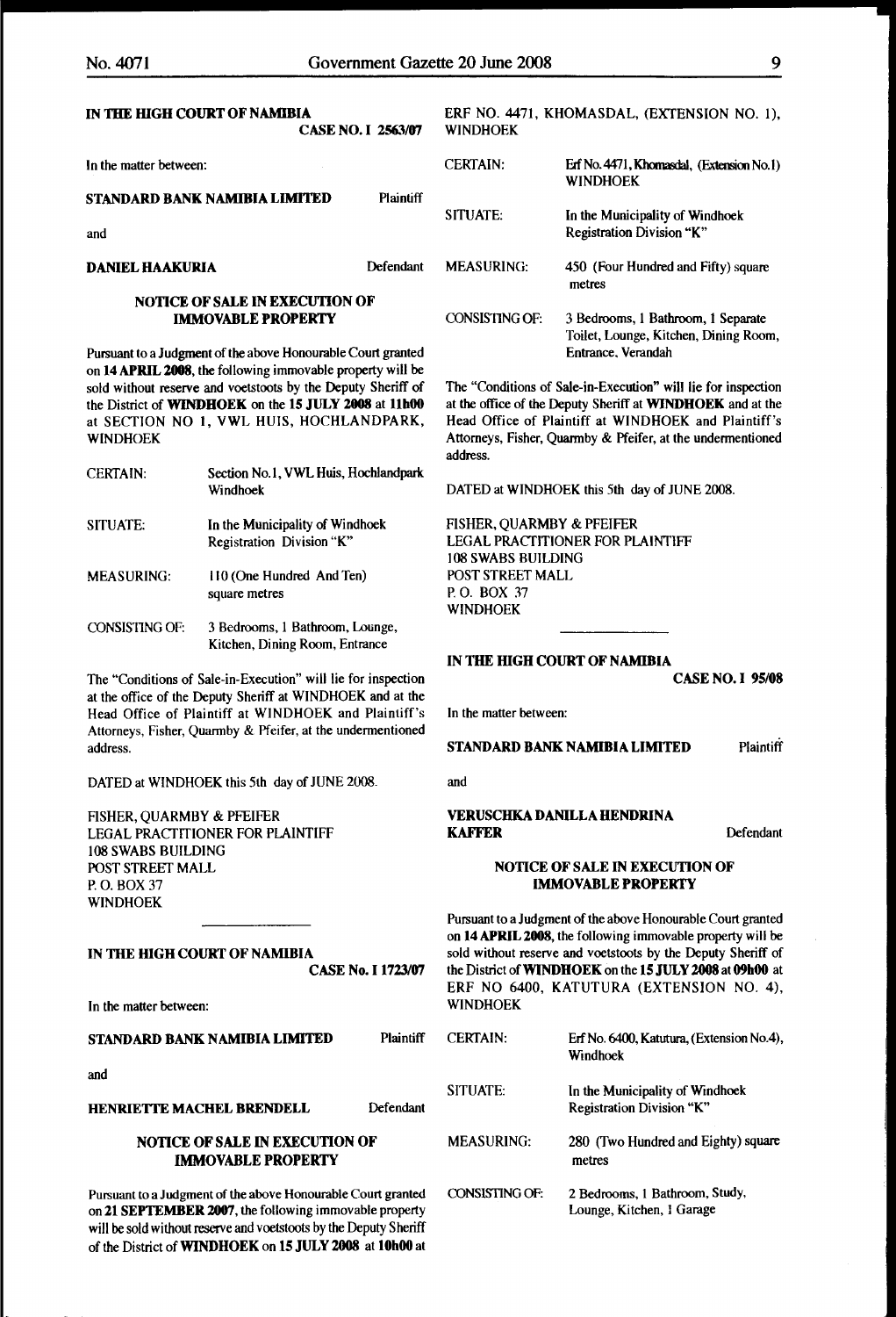The "Conditions of Sale-in-Execution" will lie for inspection at the office of the Deputy Sheriff at WINDHOEK and at the Head Office of Plaintiff at WINDHOEK and Plaintiff's Attorneys, Fisher, Quarmby & Pfeifer, at the undermentioned address.

DATED at WINDHOEK this 5th day of JUNE 2008.

FISHER, QUARMBY & PFEIFER LEGAL PRACfiTIONER FOR PLAINTIFF 108 SWABS BUILDING POST STREET MALL P.O.BOX37 WINDHOEK

# IN THE HIGH COURT OF NAMIBIA CASE NO. I 2106/2003

In the matter between:

and

 $C$ CERTAIN:

# ESTER HANGULA t/a SHILEMBA TAILOR Defendant

# NOTICE OF SALE IN EXECUTION

Pursuant to a Judgment of the above Honourable Court granted on 30 June 2004, the following immovable property will be sold with a reserve price of N\$ 8,839.85 plus N\$ 8.73 Life Insurance, N\$ 4.32 Disability Insurance and less N\$ 16.29 Admin fees together with interest on N\$ 8,839.35 at 6% from 31 July 2008 until date of payment thereof and voetstoots by the Deputy Sheriff of the District of WINDHOEK on THURSDAY, 10 July 2008 at 11h00 at the erf.

| <b>CERIAIN:</b> | Ert No. 2944. Katutura          |
|-----------------|---------------------------------|
| SITUATE:        | In the Municipality of Windhoek |

 $E(x)$  and  $E(x)$ 

Registration Division: "K"

- MEASURING: 269 (fwo Six Nine) Square Metres
- CONSISTING OF:  $2 \times$  Bedrooms, 1  $\times$  Kitchen, 1  $\times$  Lounge

The "Conditions of Sale-in-Execution" will lie for inspection at the office of the Deputy Sheriff at WINDHOEK and at the Head Office of Plaintiff at Windhoek and Plaintiff's Attorney's, Fisher, Quarmby & Pfeifer, at the undermentioned address.

DATED at WINDHOEK this 11th day of JUNE 2008.

E.H. PFEIFER FISHER, QUARMBY & PFEIFER LEGAL PRACfiTIONERS FOR PLAINTIFF 108 SWABS BUILDING POST MALL P.O. BOX 37 WINDHOEK

# NOTICE OF REGISTRATION AS A WELFARE **ORGANISATION**

l. The New Revelation Organisation for Orphan and Vulnerable Children applied for registration as a welfare organisation in terms of Section 19 of the National Welfare Act, 1965 (Act No. 79 of 1965), as amended.

#### 2. The objects of the organization read as follows:

- 2.1 To assist O.V.C's by identifying their problems and needs and referring them for professional services.
- 2.2 To improve the living standards of O.V.C's by providing in their basic needs (e.g. Food, Clothes)
- 2.3. To ensure a proper education for 0. V.C's by assisting them financially (e.g. school funds and school uniforms and bursaries) and by running a after school centre.
- 2.4. To prepare 0. V.C's for school by running a day care centre **SWABOU BANK LIMITED** Plaintiff and by teaching them life skills
	- 2.5. To empower school-drop-out by training them life and other skills, e.g. carpentry, in order to ensure selfsustainability.
	- 2.6. To solicit funds in order to fulfill the objectives of the organisation.

Any person or persons desiring to raise objections against the registration of the organisation, must submit such representations to the Permanent Secretary of The Ministry of Health and Social Services, Private Bag 13198, Windhoek within twentyone days as from the date of this advertisement.

THE CHAIRPERSON P. 0. BOX 61618 WINDHOEK

# NOTICE OF LOST LAND TITLE NO. 762

Notice is hereby given that I ERNST KORNER intend to apply for a certified copy of:

| <b>CERTAIN:</b>   | Farm Eindlich No. 762    |
|-------------------|--------------------------|
| <b>MEASURING:</b> | 20000 hectares           |
| SITUATE:          | <b>Rehoboth District</b> |
| DATED:            | 28 February 1991         |
| the property:     | <b>Karel Mowes</b>       |

All persons who object to the issue of such copy are hereby required to lodge their objections in writing with the Registrar within three weeks from the publication of this notice.

E.W. KÖRNER P. 0. BOX 1496 ORANJEMUND NAMIBIA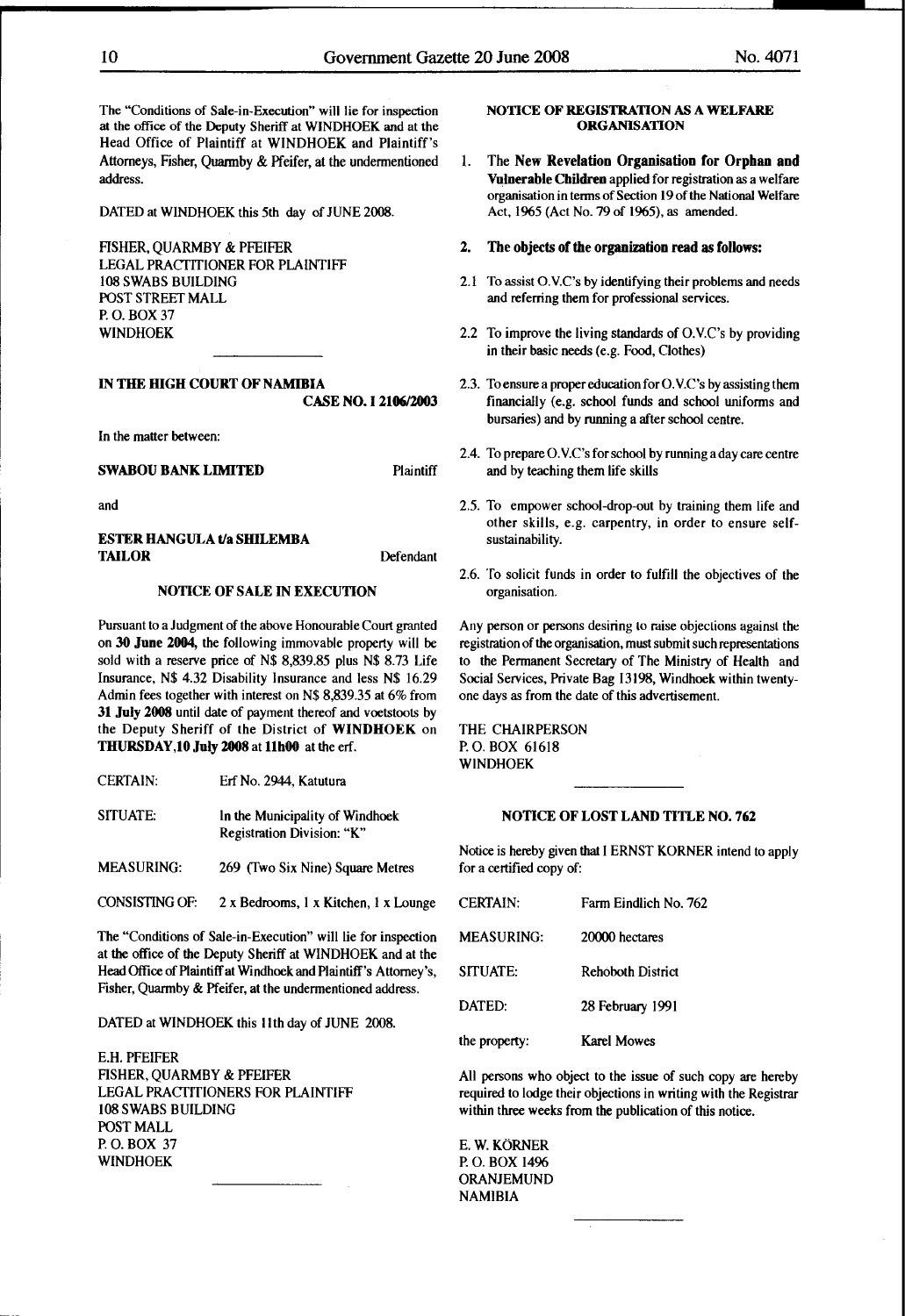# THE ALIENS ACT, 1937 NOTICE OF INTENTION OF CHANGE OF SURNAME

I, RUPERT TOVARA DIKUWA, residing at Divundu, Rundu and unemployed, intend applying to the Minister of Home Affairs for authority under section 9 of the Aliens Act, 1937, to assume the surname POPA for the reasons that DIKUWA RUPERT is my great grand fathers name.

I previously bore the name RUPERT TOVARA DIKUWA.

Any person who objects to my assumption of the said surname of POPA should as soon as may be lodge his or her objection, in writing, with a statement of his or her reasons therefor, with the Magistrate of Windhoek.

# R.T.DIKUWA P.O.BOX724 NOORDOEWER

# THE ALIENS ACT, 1937 NOTICE OF INTENTION OF CHANGE OF SURNAME

I, PHILLIPUS JOHANNES, residing at Omupembe Okongo and employed as a Handyman at Minister of Works and Transport, intend applying to the Minister of Home Affairs for authority under section 9 of the Aliens Act, 1937, to assume the surname SHILIMEDIMO for the reasons that I was used my father's first name's instead of his surname.

I previously bore the name PHILLIPUS JOHANNES.

I intend also applying for authority to change the surname of my wife NDINEHAFO NDESBIHAFELA TUYENIKELAO to SHILIMEDIMO.

Any person who objects to my assumption of the said surname of SHILIMEDIMO should as soon as may be lodge his or her objection, in writing, with a statement of his or her reasons therefor, with the Magistrate of Windhoek..

P.JOHANNES PRIVATE BAG 88005 EENHANA

# THE ALIENS ACT, 1937 NOTICE OF INTENTION OF CHANGE OF SURNAME

I, TJAKAZENGA KAMUHANGA HOVEKA, residing at 39A Chalcedoon A Street, Erf No. 608, Erospark and employed as a Legal Practitioner at Dr. Weder, Kauta & Hoveka Inc., 3 Rd Floor WKH House, Jan Jonker Road, Ausspannplatz, Windhoek, intend applying to the Minister of Home Affairs for authority under section 9 of the Aliens Act, 1937, to assume the surname KAMUHANGA for the reasons that my biological father's surname is KAMUBANGGA while HOVEKA is my maternal grand father's surname.

I previously bore the name TJAKAZENGA KAMUHANGA HOVEKA.

I intend also applying for authority to change the surname of my minor child:

KATUNA UAHENUA ASHRAWI HOVEKA KAURAISA to KAMUHANGA.

Any person who objects to my assumption of the said surname of KAMUHANGA should as soon as may be lodge his or her objection, in writing, with a statement of his or her reasons therefor, with the Magistrate of Windhoek.

# **T.K. HOVEKA** P.O. BOX 7711 KATUTURA

# THE ALIENS ACT, 1937 NOTICE OF INTENTION OF CHANGE OF SURNAME

I, LUKAS MOSES, residing at Ombili Katutura and employed as a Security Officer, intend applying to the Minister of Home Affairs for authority under section 9 of the Aliens Act, 1937, to assume the surname MALENGI for the reasons that he want to use his father's first name as a surname.

I previously bore the name LUKAS MOSES.

Any person who objects to my assumption of the said surname of MALENGI should as soon as may be lodge his or her objection, in writing, with a statement of his or her reasons therefor, with the Magistrate of Windhoek.

L.MOSES P.O. BOX 826 RUNDU

# THE ALIENS ACT, 1937 NOTICE OF INTENTION OF CHANGE OF SURNAME

I, SHAFOIHUNA SEM, residing at Oshana Village and a Student, intend applying to the Minister of Home Affairs for authority under section 9 of the Aliens Act, 1937, to assume the surname ELAGO for the reasons that SEM is my other name not a surname.

I previously bore the name SHAFOIHUNA SEM.

Any person who objects to my assumption of the said surname of ELAGO should as soon as may be lodge his or her objection, in writing, with a statement of his or her reasons therefor, with the Magistrate of Windhoek.

S.SEM P.O. BOX 95394 SOWETO MARKET WINDHOEK

APPLICATION FOR AUTHORITY IN TERMS OF SECTION 9 OF THE ALIENS ACT, 1937, TO ASSUME ANOTHER SURNAME

# FOR USE IN RESPECT OF CHILDREN UNDER 10 YEARS

I, (full name) MARC FASSBENDER (father) hereby apply for the authority of the Minister of Internal Affairs under section 9 of the Aliens Act, 1937, for my undermentioned minor to assume the surname of RIBERO.FASSBENDER and furnish the following particulars regarding him: